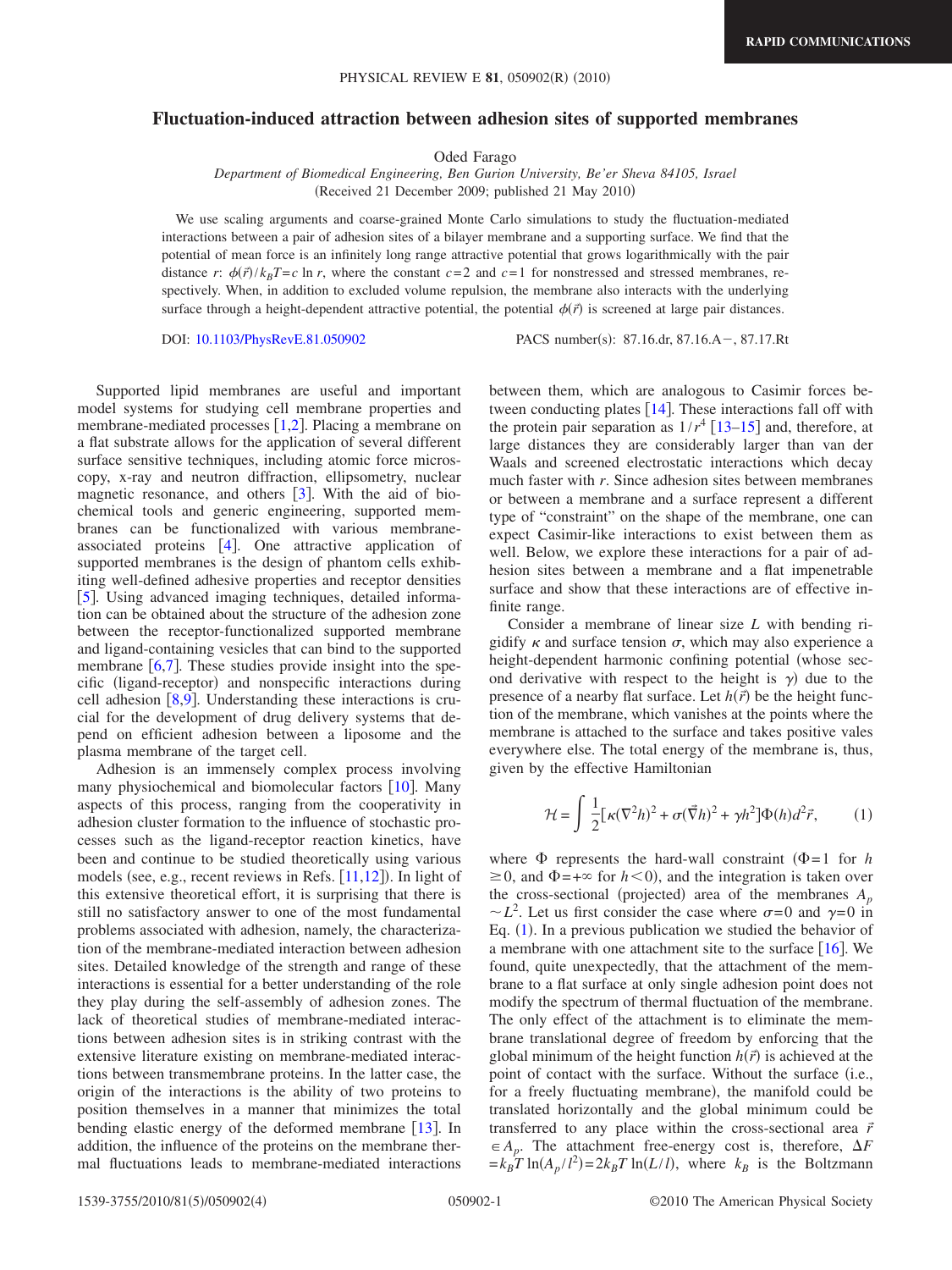constant, *T* is the temperature, and *l* is some microscopic length scale on the order of the bilayer thickness. The scaling behavior of  $\Delta F$  with *L* can be also obtained by noting that because the single attachment point leaves the spectrum of thermal fluctuation unchanged, the mean height of the membrane above the surface increases as  $u(r) = \langle h(r) \rangle$  $\sim r(\sqrt{k_B T/\kappa})$  with *r* as the distance from the pinning site [[16](#page-3-15)[,17](#page-3-16)]. Helfrich showed that, as a result of the collisions between the membrane and the surface, there is an effective interaction energy per unit area:  $V(r) \sim (k_B T)^2 / \kappa u(r)^2$  $\sim (k_B T)/r^2$  [[18](#page-3-17)]. By integrating this energy density over the projected area of the membrane, one finds that

$$
\Delta F = \int V(r) d^2 \vec{r} = C k_B T \ln \left( \frac{L}{l} \right). \tag{2}
$$

<span id="page-1-0"></span>An equation very similar to Eq.  $(2)$  $(2)$  $(2)$  has been previously derived in Ref.  $\lceil 17 \rceil$  $\lceil 17 \rceil$  $\lceil 17 \rceil$  in the context of self-assembly of membrane junctions. In that reference, the mean-field free energy per adhesion site was found to have a logarithmic dependence on the mean distance between sites. This result has been interpreted as a renormalization of the temperature downward. Our finding that *C*= 2 implies that the attachment free energy ([2](#page-1-0)) exactly cancels the mixing entropy term of the adhesion sites and, therefore, the renormalized temperature  $T_r = 0$ . The inability of this simple mean-field calculation to predict whether the adhesion sites tend to aggregate  $(T_r)$  $(0, 0)$  or segregate  $(T_r > 0)$  emphasizes the need for a more detailed analysis of the membrane-mediated interactions that also take into account their many-body nature. We leave most of the discussion of many-body effects to a future publication and focus here on the pair-correlation function between adhesion sites.

The attachment free energy  $(2)$  $(2)$  $(2)$  is distributed within a volume  $V \sim L^2 \Delta_0$ , where  $\Delta_0 = u(L) \sim L \sqrt{k_B T/\kappa}$  is the mean height of the membrane. It, therefore, seems reasonable to speculate that disjoining pressure between the membrane and the surface scales as

$$
P \sim \Delta F / \mathcal{V} \sim \sqrt{k_B T \kappa / L^3} \ln(L/l). \tag{3}
$$

<span id="page-1-1"></span>The pressure between the membrane and the underlying surface is not uniform, however, but rather decreases with *r* because points on the manifold that are closer to the attachment site tend to collide more frequently with the surface. Defining the distance-dependent pressure  $P(r)$ , the mean disjoining pressure can be calculated by  $P \sim (1/L^2) \int_l^L r P(r) dr$ , which can be reconciled with Eq.  $(3)$  $(3)$  $(3)$  by assuming that  $P(r) \sim \sqrt{k_B T \kappa / L r^2}$ . Since the pressure is caused by collisions between the membrane and the surface, one may conclude that the probability density that the membrane comes into contact with the surface at distance *r* from the attachment point has the same scaling behavior as  $P(r)$ ,

$$
\Pi[h(\vec{r}) = 0] \sim P(\vec{r}) \sim \frac{1}{r^2}.
$$
 (4)

<span id="page-1-2"></span>Let us now turn to the problem of a supported membrane with two adhesion points. Let  $\vec{r} = \vec{r}_0$  denote the position of the second adhesion point within the cross-sectional area of the membrane, while the first adhesion point is fixed at the ori-

## ODED FARAGO **PHYSICAL REVIEW E 81,** 050902(R) (2010)

gin,  $\vec{r} = \vec{0}$ . The potential of mean force between the adhesion sites is defined as  $\phi(\vec{r}_0) = -k_B T \ln[g(\vec{r}_0)]$ , where  $g(\vec{r}_0)$  is the pair distribution function expressed as a function of the coordinate of the second adhesion site. By definition,  $g(\vec{r}_0)$  $=Z(\vec{0}, \vec{r}_0)/Z(\vec{0})$ , where  $Z(\vec{0})$  and  $Z(\vec{0}, \vec{r}_0)$  denote the partition functions of membranes with one (at  $\vec{0}$ ) and two (at  $\vec{0}$  and  $\vec{r}_0$ ) adhesion sites, respectively. However, the ratio  $Z(\vec{0}, \vec{r}_0)/Z(\vec{0})$ is also equal to  $\Pi[h(\vec{r}_0)=0]$ , the probability density that a configuration with an adhesion site at  $\vec{r} = 0$  makes contact with the surface at  $\vec{r}_0$  as well. We thus conclude that  $g(\vec{r}_0)$  $= \Pi[h(\vec{r}_0) = 0]$ , and together with Eq. ([4](#page-1-2)), we arrive at the following scaling result for the pair-correlation function:

$$
g(\vec{r}_0) \sim 1/r_0^2. \tag{5}
$$

<span id="page-1-3"></span>From this we find that the potential of mean force between the two adhesion sites is an infinitely long range attractive potential that grows logarithmically with the pair distance  $r_0$ :  $\phi(\vec{r}_0) = -k_B T \ln[g(\vec{r}_0)] = 2k_B T \ln(r_0).$ 

We tested the validity of Eq.  $(5)$  $(5)$  $(5)$  by using constant surface-tension (frame tension) Monte Carlo (MC) simulations of a coarse-grained implicit solvent bilayer model. The details of the model which is suitable for simulations of bilayer membranes at large spatial and temporal scales) and simulations can be found in Ref.  $[16]$  $[16]$  $[16]$ , where we discuss the problem of a membrane with one attachment point to the surface. In the present work, we have a flat surface and 2000 coarse-grained lipids that form a square bilayer patch of linear size *L*. Each lipid is represented by a short string consisting of one head bead and two tail beads. The lipids reside on one side of the surface. Two lipids are attached to surface at their head beads. The location of one of these head beads is fixed at the origin, while the second head bead is allowed to diffuse on the flat surface. By sampling the position of the latter bead, the pair distribution function can be computed and compared with the power-law distribution [Eq.  $(5)$  $(5)$  $(5)$ ]. There is, however, a problem with this seemingly straightforward strategy. The simulation time must be much longer than both (i) the typical relaxation time of the longest bending mode and (ii) the typical diffusion time across the membrane of the mobile adhesion point. Unfortunately, both these characteristic times grow very rapidly with *L*, in a way that makes the application of the standard Metropolis MC algorithm impractical. To overcome this problem we used two "tricks": the relaxation times of the thermal bending modes were reduced by applying the recently proposed "mode ex-citation MC" (MEMC) scheme [[19](#page-3-18)]. The MEMC scheme utilizes collective update moves that lead to fast excitation and relaxation of the long-wavelength modes. The problem arising from the slow diffusion of the mobile adhesion point was solved by identifying the unpinned lipid whose head group is located closest to the surface and introducing a new MC move that attempts to place this lipid on the surface while lifting the mobile pinned lipid away from the surface. More precisely, if the height of the closest unpinned head group to the surface is  $h_0 > 0$ , the move attempt consists of a simultaneous change in the heights of all the beads of both the unpinned and pinned lipids—the former are reduced by  $h_0$ , while the latter are increased by  $h_0$ . One can easily verify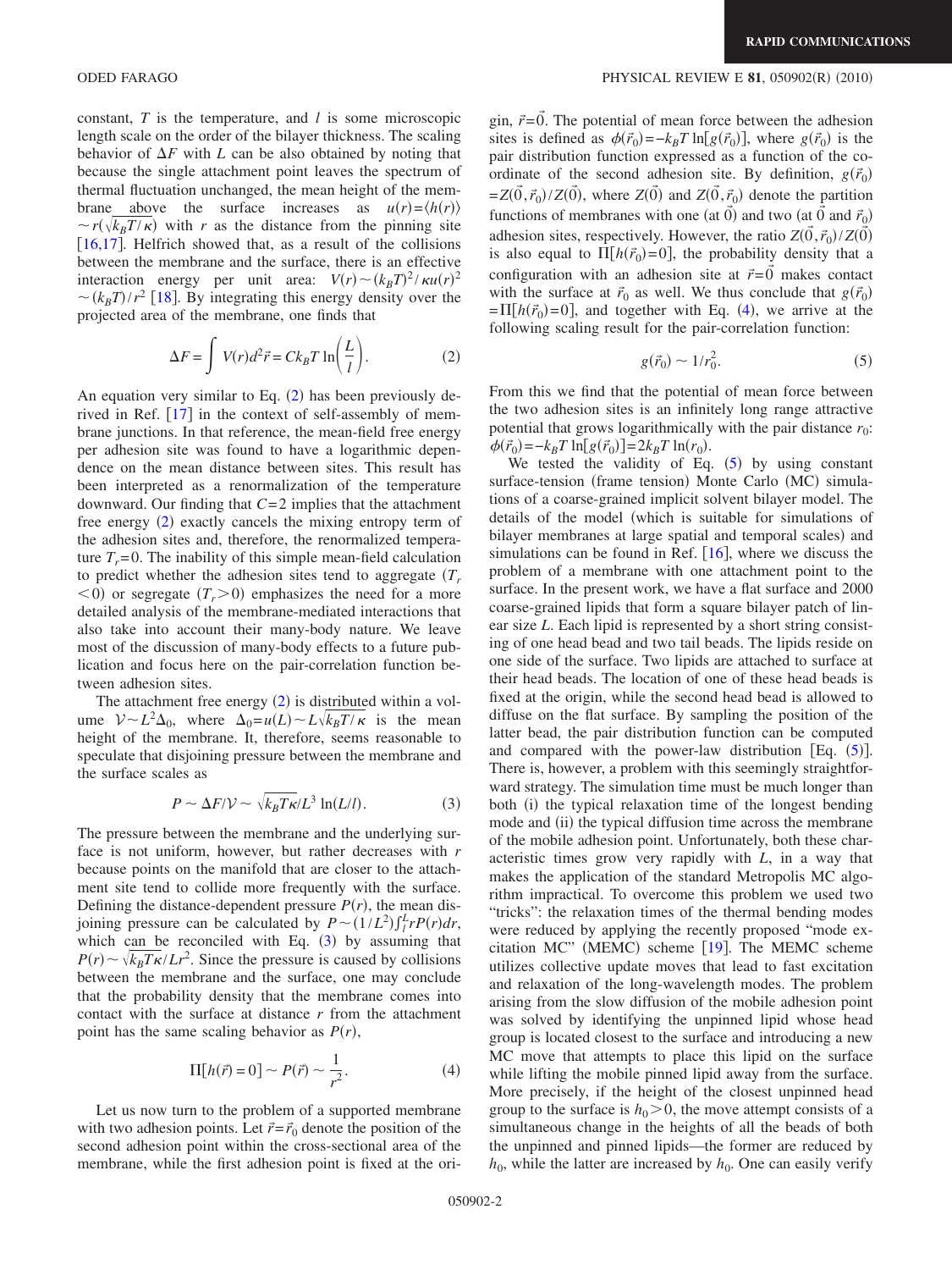<span id="page-2-0"></span>

FIG. 1. The pair-correlation function  $g(\vec{r})$  of a nonstressed membrane vs the pair distance *r*. The slope of the dashed straight line is −2.

that for this new type of MC move, detailed balance is satisfied by the conventional Metropolis acceptance rule:  $p(\text{old} \rightarrow \text{new}) = \min[1, \exp(-\Delta E / k_B T)]$ , where  $\Delta E$  is the energy change caused by the move attempt. The new move allows the mobile pinning site to "jump" from one place on the membrane to another and enables efficient sampling of the pair-correlation function  $g(\vec{r}_0)$  within a reasonable simulation time.

Our results, which are shown in Fig. [1,](#page-2-0) agree very well with the functional form predicted in Eq.  $(5)$  $(5)$  $(5)$ . The slope of the straight line on the log-log plot is equal to −2. Deviations from the power-law behavior  $g(\vec{r}) \sim 1/r^2$  can be observed at small  $(r/L < 0.05)$  and large  $(r/L > 0.5)$  distances only. At small separations, the molecular nature of the lipids becomes important and the radial pair distribution function is dominated by the depletion shells around the lipids. At large distances, the mobile adhesion site reaches the center of the square membrane where it becomes attracted not only by the fixed adhesion site but also by its periodic images. In this regime, the many-body nature of the membrane-mediated potential must be taken into account.

Let us now consider the case of a membrane which is also subjected to lateral surface tension  $\sigma > 0$  [see Eq. ([1](#page-0-0))]. For a stressed membrane, one can define the "surface-tension crossover length,"  $\xi_{\sigma} \sim \sqrt{\kappa/\sigma}$ , which marks a crossover between two regimes. On length scales much smaller than  $\xi_{\sigma}$ , the thermal fluctuations are governed by the bending elasticity of the membrane while the surface-tension term in Eq.  $(1)$  $(1)$  $(1)$ is negligible. Therefore, for  $r \ll \xi_{\sigma}$ , one can expect Eq. ([5](#page-1-3)) for the pair-correlation function to hold. On length scales much larger than  $\xi_{\sigma}$ , the surface-tension term in Eq. ([1](#page-0-0)) becomes dominant, which leads to the suppression of the longwavelength thermal fluctuations. Consequently, for  $r \geq \xi_{\sigma}$ , the decay of the pair-correlation function should be slower than that predicted by Eq. ([5](#page-1-3)). The behavior of  $g(\vec{r})$  in this regime can be derived using the following argument: let  $h(\vec{r})$ be the height function of the stressed membrane. Define the function  $H(\vec{r})$  such that  $\kappa(\nabla^2 H)^2 = \sigma(\vec{\nabla}h)^2$ . The manifold depicted by the function *H* represents a nonstressed bilayer membrane, and from Eq. ([4](#page-1-2)) we have that  $\Pi[H(\vec{r})=0]$  $\sim 1/r^2$ . At large *r*, the two functions can be related by the simple scaling relation  $\kappa H^2 / r^4 \sim \sigma h^2 / r^2$ , i.e.,  $h(r)$ 

<span id="page-2-1"></span>

FIG. 2. The pair-correlation function  $g(\vec{r})$  of a stressed membrane vs the pair distance *r*. The slopes of the solid and dashed straight lines are −2 and −1, respectively.

 $\sim (\xi_{\sigma}/r)H(r)$  [[20](#page-3-19)]. This scaling relationship implies that the probability density  $\Pi[h(\vec{r})=0] \sim (r/\xi_{\sigma})\Pi[H(\vec{r})=0]$ . As previously noted, the function  $\Pi[h(\vec{r})=0]$  is, in fact, the pair distribution function, which leads us to conclude that in the surface-tension dominated regime,  $r \ge \xi_{\sigma}$ :  $g(\vec{r}) \sim (r/\xi_{\sigma})1/r^2$  $\sim 1/r$ . The potential of mean force,  $\phi(\vec{r}) = -k_B T \ln[g(\vec{r})]$  $=k_B T \ln(r)$ , simply decreases to half of the value of  $\phi(\vec{r})$  in nonstressed membranes. Notice that this form is independent of  $\sigma$  whose magnitude influences only the crossover length  $\xi_{\sigma}$  between the two scaling regimes. Figure [2](#page-2-1) shows our simulation results for a membrane with surface tension  $\sigma$  $= 3.6k_B T/l^2$ , where the microscopic length scale *l* is taken as the length of the three-bead model lipid  $(l \sim 2 \text{ nm})$ ; the linear size of the membrane patch in our simulations  $L \sim 12.5l$ ). The two scaling regimes with  $g(\vec{r}) \sim 1/r^2$  for small *r* and  $g(\vec{r}) \sim 1/r$  for large *r* can be clearly seen. In a previous paper we measured the bending rigidity of the membrane and found  $\kappa \sim 8k_BT$  [[19](#page-3-18)]. This gives  $\xi_{\sigma} \sim 1.5l \sim 0.12L$ , which is consistent with Fig. [2](#page-2-1) where the crossover between the scaling regimes takes place around  $r \sim 0.25L$ .

For a nonstressed membrane experiencing a harmonic confining potential  $[\gamma \ge 0$  in Eq. ([1](#page-0-0))], the "harmonic confinement crossover length,"  $\xi_{\gamma} \sim (\kappa/\gamma)^{1/4}$ , can be defined which marks the transition between two scaling regimes. For *r*  $\ll \xi_{\gamma}$ , the thermal fluctuations are dominated by the bendingrigidity term in the Hamiltonian and, therefore,  $g(\vec{r}) \sim 1/r^2$ . For  $r \geq \xi_{\gamma}$ , the fluctuation spectrum is dominated by the harmonic confinement term. Since this term is a local one, the influence of the adhesion site is screened and pair-correlation function saturates to a constant value,  $g(\vec{r}) \sim r^0$ , which means that fluctuation-mediated force between the adhesion sites vanishes  $[21]$  $[21]$  $[21]$ . To verify these predictions, we added an energy term for each lipid in our model,  $E = (1/2)\gamma^* h_l^2$ , which is proportional to the square of the height  $h_l$  of the lipid. The variable  $\gamma^*$  is related to  $\gamma$  in Eq. ([1](#page-0-0)) by  $2\gamma^*/a = \gamma$ , where *a* is the cross-sectional area per lipid and the factor of 2 is due to the two leaflets of the membranes. Here, we take  $\gamma^* = 0.072$ , which together with the previously computed value *a*  $\approx 0.15l^2$  [[19](#page-3-18)] gives  $\gamma \approx 0.096k_BT/l^4$ . This yields,  $\xi_{\gamma} \sim 3l$  $\sim$  0.25*L*. The results, presented in Fig. [3,](#page-3-21) show the two scaling regimes for small and large *r*, where the crossover between them occurs at  $r \sim 0.3L$ .

To conclude, we have calculated the membrane-mediated